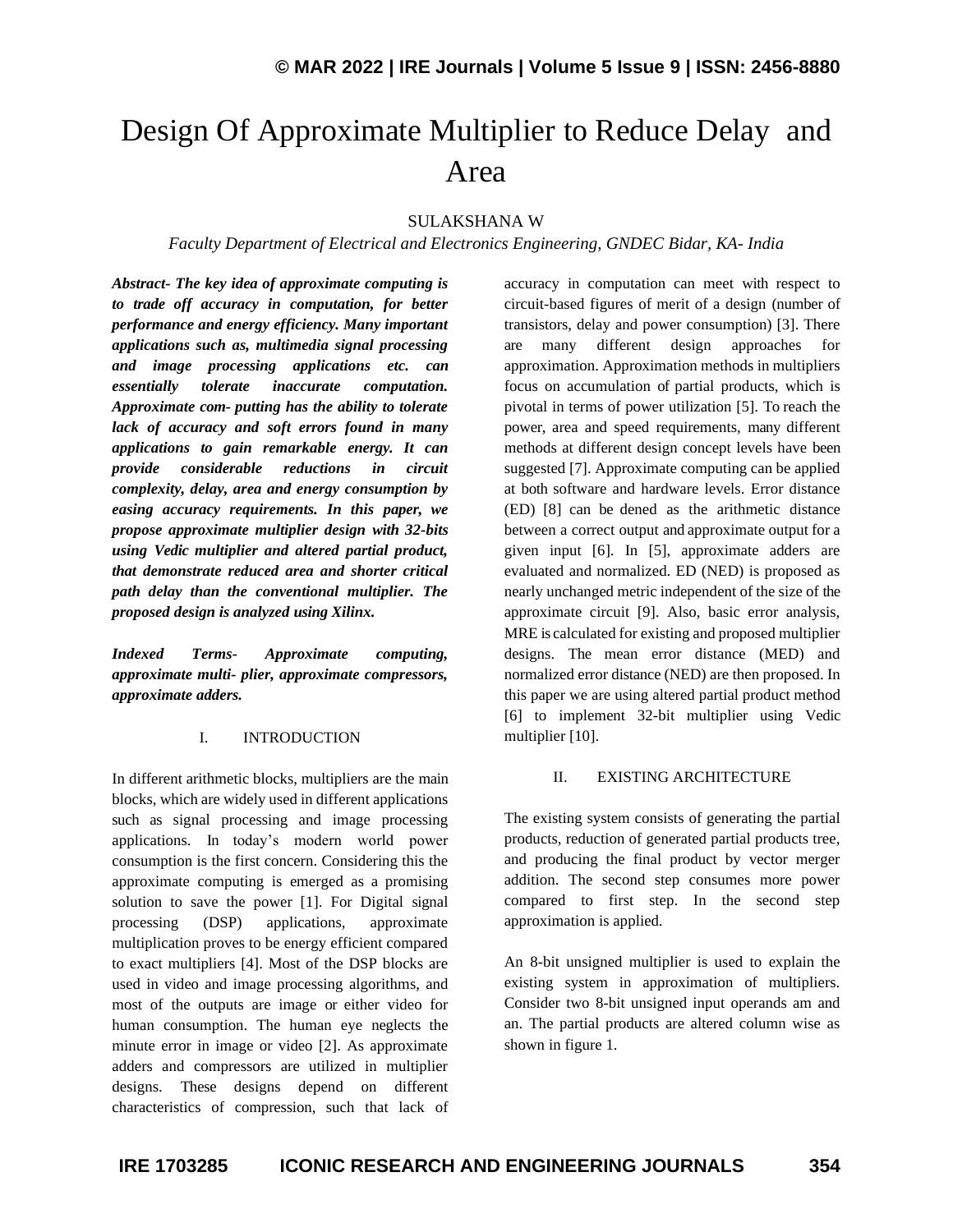$a_{7,7}a_{7,6}a_{7,5}a_{7,4}a_{7,3}a_{7,2}a_{7,1}a_{7,0}a_{6,0}a_{5,0}a_{4,0}a_{3,0}a_{2,0}a_{1,0}a_{0,0}$  $a_{6,7}a_{6,6}a_{6,5}a_{6,4}a_{6,3}a_{6,2}a_{6,1}a_{5,1}a_{4,1}a_{3,1}a_{2,1}a_{1,1}a_{0,1}$  $a_{5,7}a_{5,6}a_{5,5}a_{5,4}a_{5,3}a_{5,2}a_{4,2}a_{3,2}a_{2,2}a_{1,2}a_{0,2}$  $a_{4,7}a_{4,6}a_{4,5}a_{4,4}a_{4,3}a_{3,3}a_{2,3}a_{1,3}a_{0,3}$  $a_{3,7}a_{3,6}a_{3,5}a_{3,4}a_{2,4}a_{1,4}a_{0,4}$  $a_{2,7}a_{2,6}a_{2,5}a_{1,5}a_{0,5}$  $a_{1,7}a_{1,6}a_{0,6}$  $a_{0,7}$ 

Figure 1

Columns containing three or more partial products, the partial products  $a_{m,n}$  and  $a_{n,m}$  are combined to form generate and propagate signals as per equation 1.The resulting signals form altered partial products. From column 3 to column 11, the partial products *am,n* and *an,m* are replaced by *pm,n* and *gn,m* as shown in figure 2.

 $a_{7,7}a_{7,6}a_{7,5}p_{7,4}p_{7,3}p_{7,2}p_{7,1}p_{7,0}p_{6,0}p_{5,0}p_{4,0}p_{3,0}a_{2,0}a_{1,0}a_{0,0}$  $a_{6,7}a_{6,6}p_{6,5}p_{6,4}p_{6,3}p_{6,2}p_{6,1}p_{5,1}p_{4,1}p_{3,1}p_{2,1}a_{1,1}a_{0,1}$  $a_{5,7}g_{5,6}a_{5,5}p_{5,4}p_{5,3}p_{5,2}p_{4,2}p_{3,2}a_{2,2}g_{1,2}a_{0,2}$  $g_{4,7}g_{4,6}g_{4,5}g_{4,4}p_{4,3}g_{3,3}g_{2,3}g_{1,3}g_{0,3}g_{3,7}g_{3,6}g_{3,5}g_{3,4}g_{2,4}g_{1,4}g_{0,4}$  $g_{2,7}g_{2,6}g_{2,5}g_{1,5}g_{0,5}$  $g_{1,7}g_{1,6}g_{0,6}$  $g_{0.7}$ 

#### Figure. 2 the transformation of altered partial products

Columns containing three or more partial products, the partial products  $a_{m,n}$  and  $a_{n,m}$  are combined to form generate and propagate signals as per equation 1 and equation 2. The resulting signals form altered partial products. From column 3 to column 11, the partial products *am, n* and *an, m* are replaced by *pm, n* and *gn, m* as shown in Fig. 2.

*pm, n* = *am, n* + *an, m* (1) *gn, m* =  $a_{m, n} \cdot a_{n, m}$  (2)

Altered partial product *gm,n* has probability of one in sixteen, which is lower than one of four in  $a_{m}$ , n. Probability of  $p_{m,n}$  being one is seven of sixteen which is higher than  $g_{m,n}$ . These factors are considered while applying approximation.

# III. APPROXIMATION OF ALTERED PARTIAL PRODUCTS *gm, n*

The accumulation of generate signals is done column wise. As each element has a probability of 1/16 of being one, two elements being 1 in the same column even decreases [6]. Using OR gate in the accumulation of column wise generate elements in the altered partial product matrix provides exact result in most of the cases. The probability of error while using OR gate for reduction of generate signals in each column is also listed [6]. As the number of generate signals increases, the error probability also increases linearly. However, the value of error also rises. To prevent this, the maximum number of generate signals to be grouped by OR gate is kept at 4. OR gates are used in the columns having generate signals.

## IV. APPROXIMATION OF REMAINING PARTIAL PRODUCTS

The accumulation of partial product uses approximate circuits. Approximate adders and 4:2 approximate compressors are proposed to accumulate. The truth tables are drawn for half adder full adder and compressor. Approximation is done in such a way the absolute difference between accurate and approximate is always maintained one. Therefore, carry outputs are approximated where sum is approximated. In adders and compressors XOR gates are replaced with OR gates because XOR gates contribute more area and delay. Accurate half adder equation is given in equation (3) and equation (4), and approximate half adder is given in equation (4) and equation (5).

 $Sum = A \cdot B$  (3)  $Carrv = A1 \cdot A2$  (4)  $Sum = A1 + A2$  (5)  $Carry = A1 \cdot A2$  (6)

For approximate full adder, one XOR gate is replaced with OR gate in sum calculations which are given in equations  $(7)$ ,  $(8)$  and  $(9)$ .

| $W = A1 + A2$            | (7) |
|--------------------------|-----|
| $Sum = W^A A3$           | (8) |
| $Carry = W \cdot A3$ (9) |     |

TABLE I TRUTH TABLE FOR APPROXIMATE HALF ADDER

| .      |          |                      |            |  |  |  |
|--------|----------|----------------------|------------|--|--|--|
| Inputs | Correct  | Approximate Absolute |            |  |  |  |
|        | outputs  | outputs              | Difference |  |  |  |
| A1A2   | SumCarry | sum Carry            |            |  |  |  |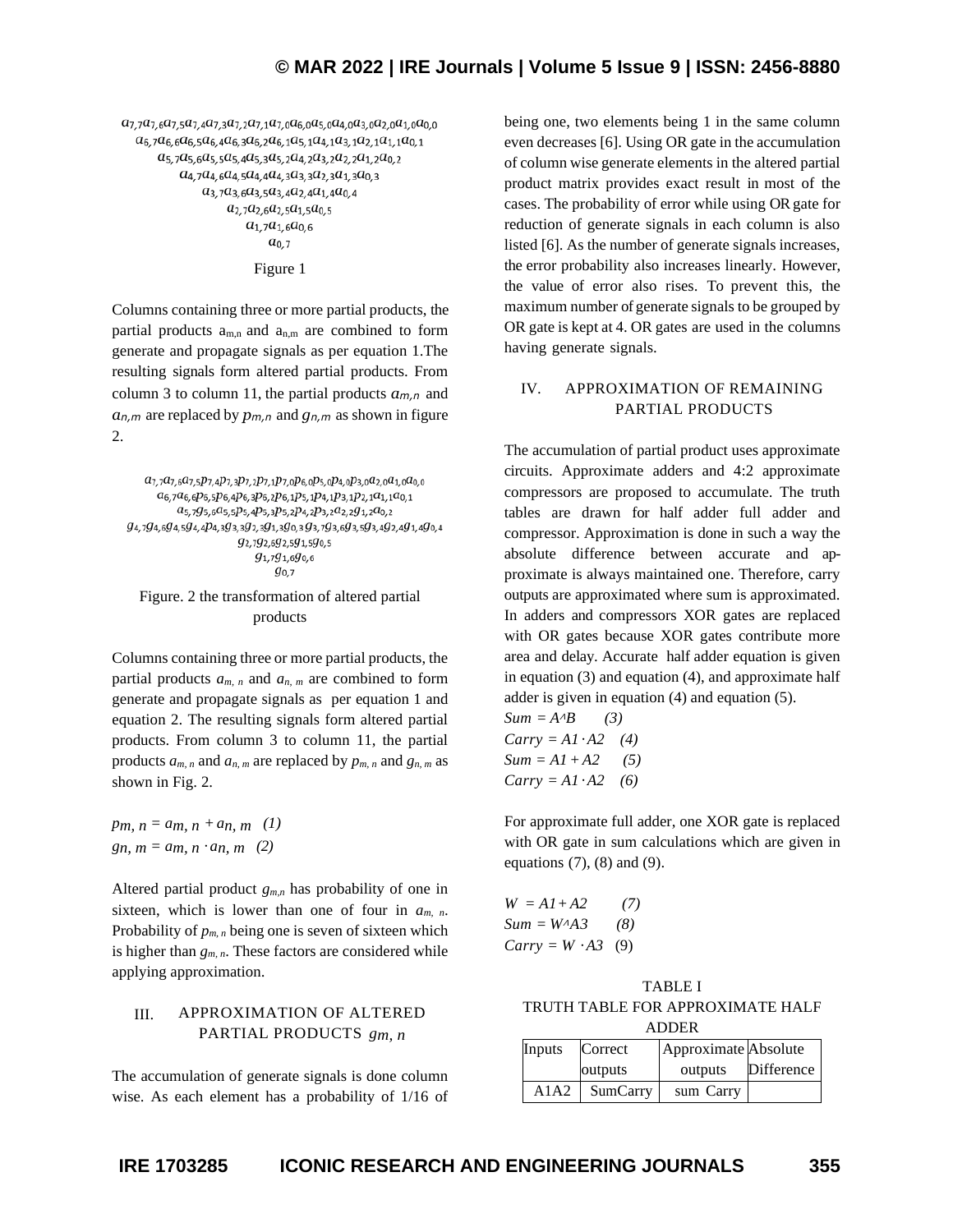# **© MAR 2022 | IRE Journals | Volume 5 Issue 9 | ISSN: 2456-8880**

| 00 | 00 |          |  |
|----|----|----------|--|
| 01 | 10 |          |  |
| 10 | 10 |          |  |
|    | 01 | $\times$ |  |

TABLE II TRUTH TABLE FOR APPROXIMATE FULL ADDER

| Inputs               | Correct        | Approximate Absolute   |            |
|----------------------|----------------|------------------------|------------|
|                      | outputs        | outputs                | Difference |
| A1 A2 A3             | SumCarry       | Sum<br>Carry           |            |
| $\theta$<br>$\Omega$ | 0 <sub>0</sub> |                        |            |
| $\theta$             | 10             |                        | 0          |
| 0<br>0               | 10             |                        | ∩          |
| $\mathbf{0}$         | 01             |                        |            |
| 0<br>$\Omega$        | 10             |                        |            |
| 0                    | 01             |                        | 0          |
| 0                    | 11             | $0\times$<br>$1\times$ | 1          |
|                      | 10             | $0\times$              |            |

The 4-2 compressor are used where three bits are required for the output. To calculate sum, one XOR gate out of three is replaced with OR gate. This is illustrated with equations  $(10)$ ,  $(11)$ ,  $(12)$  and  $(13)$  and the truth of 4:2 approximate is shown in table III.  $w1 = A1 \cdot A2$  (10)

 $w2 = A3 \cdot A4$  (11)

 $Sum = (A1 \cdot A2) + (A3 \cdot A4) + W1 \cdot W2$  (12)

 $Carry = w1 + w2$  (13)

TABLE III TRUTH TABLE FOR APPROXIMATE FULL

|          |          |             |          | <b>ADDER</b>         |            |
|----------|----------|-------------|----------|----------------------|------------|
| Inputs   |          |             |          | Approximate Absolute |            |
|          |          |             |          | outputs              | Difference |
|          |          | A1 A2 A3 A4 |          | Sum<br>Carry         |            |
| 0        | 0        | $\Omega$    | $\theta$ | 00                   |            |
| 0        | ∩        | $\theta$    | 1        | 10                   |            |
| $\Omega$ | 0        | 1           | 0        | 10                   |            |
| $\Omega$ | $\Omega$ | 1           | 1        | 01                   |            |
| 0        | 1        | 0           | 0        | 10                   |            |
| 0        |          | 0           | 1        | $1\times$ 0 $\times$ |            |
| 0        |          | 1           | 0        | $1\times$ 0 $\times$ |            |
|          |          |             |          |                      |            |

| $\theta$<br>$\mathbf{1}$ | $\Omega$     | $\Omega$       | 10               |  |
|--------------------------|--------------|----------------|------------------|--|
| 1<br>0                   | 0            | 1              | $1\times0\times$ |  |
| $1\quad$ $\Omega$        | $\mathbf{1}$ | 0              | $1\times0\times$ |  |
| 1<br>0                   | $\mathbf{1}$ | 1              | 11               |  |
| 1.                       | $\Omega$     | $\Omega$       | 01               |  |
| 1                        | $\Omega$     | $\overline{1}$ | 11               |  |
| 1                        | 1            | $\Omega$       | 11               |  |
|                          |              |                | $1\times1\times$ |  |

Figure.3 shows the reduction of partial products of 8x8 approximate multiplier. It needs steps to produce sum and carry outputs. Here one four input OR gates, four two input OR gates, and four three input OR gates are required to generate signals. For reducing other partial products three approximate half adders, three approximate full adders and three approximate compressors are required to produce sum and carry outputs.

| a <sub>7,7</sub> a <sub>7,6</sub> a <sub>7,5</sub> P <sub>7,4</sub> P <sub>7,3</sub> P <sub>7,2</sub> P <sub>7,1</sub> P <sub>7,</sub> P <sub>7,</sub> d P <sub>6</sub> ,d P <sub>5</sub> ,d P <sub>4</sub> ,d P <sub>3</sub> ,o a <sub>2,</sub> o a <sub>1,</sub> o a <sub>0,0</sub><br>a <sub>6,7</sub> a <sub>6,6</sub> P <sub>6,5</sub> P <sub>6,4</sub> P <sub>6,3</sub> P <sub>6,2</sub> P <sub>6,1</sub> P <sub>5,1</sub> P <sub>4,1</sub> P <sub>3,1</sub> P <sub>2,1</sub> a <sub>1,1</sub> a <sub>0,1</sub><br>$a_{5,7}$ [ $g_{5,6}$ ] $a_{5,5}$ ] $p_{5,4}$ ] $p_{5,3}$ ] $p_{5,2}$ ] $p_{4,2}$ ] $p_{3,2}$ $a_{2,2}$ [ $g_{1,2}$ ] $a_{0,2}$<br>$g_{2,3}$ $g_{1,3}$ $g_{0,3}$<br><b>[84.7]</b> 84.6 <b>[84.5]</b> 84.4 <b> </b> P4.3  83.3 <br>$93, 193, 6, 93, 5, 93, 4, 92, 4, 91, 4, 90, 4$<br>$-$ 82.7 82.6 82.5 81.5 80.5<br>217816206 |
|---------------------------------------------------------------------------------------------------------------------------------------------------------------------------------------------------------------------------------------------------------------------------------------------------------------------------------------------------------------------------------------------------------------------------------------------------------------------------------------------------------------------------------------------------------------------------------------------------------------------------------------------------------------------------------------------------------------------------------------------------------------------------------------------------------------------------------------------------------|
| $\mathbf{a}_{7,7} \mathbf{a}_{7,6} \mathbf{S}_{11} \mathbf{S}_{11}  \mathbf{S}_{10}  \mathbf{S}_{9}\overset{5}{\sharp}\mathbf{S}_{8}\overset{8}{\sharp}\mathbf{S}_{7}\overset{8}{\sharp}\mathbf{S}_{8}  \mathbf{S}_{7}  \mathbf{S}_{4}\overset{5}{\sharp}\mathbf{p}_{3,0} \mathbf{a}_{2,0} \mathbf{a}_{1,0} \mathbf{a}_{0,0}$<br>$C_{12}a_{5,7}$ $C_{10}$ $C_9$ $C_8$ $C_7$ $C_6$ $C_5$ $C_4$ $G_4$ $G_3$ $a_{0,2}$<br>$x_{14}$ $x_{13}$ $x_{12}$ $x_{11}$ $x_{10}$ $x_{9}$ $x_{8}$ $x_{7}$ $x_{6}$ $x_{5}$ $x_{4}$ $x_{3}$ $x_{2}$ $x_{1}$ $x_{0}$<br>Y <sub>14</sub> Y <sub>13</sub> Y <sub>12</sub> Y <sub>11</sub> Y <sub>10</sub> Y <sub>9</sub> Y <sub>8</sub> Y <sub>7</sub> Y <sub>6</sub> Y <sub>5</sub> Y <sub>4</sub> Y <sub>3</sub> Y <sub>2</sub> Y <sub>1</sub><br>Figure. 3. Reduction of Altered Partial Products                       |

## V. ENHANCEMENT OF THE PROPOSED ARCHITECTURE

Existing system is implemented with 8-bit and 16 bit un-signed multipliers architecture by altering the partial products. Proposed Architecture is implemented with 32-bit by following the partial product alteration method. These 8-bit and 16- bit approximate multipliers are called in the implementation of 32-bit multiplier using Vedic multiplier block.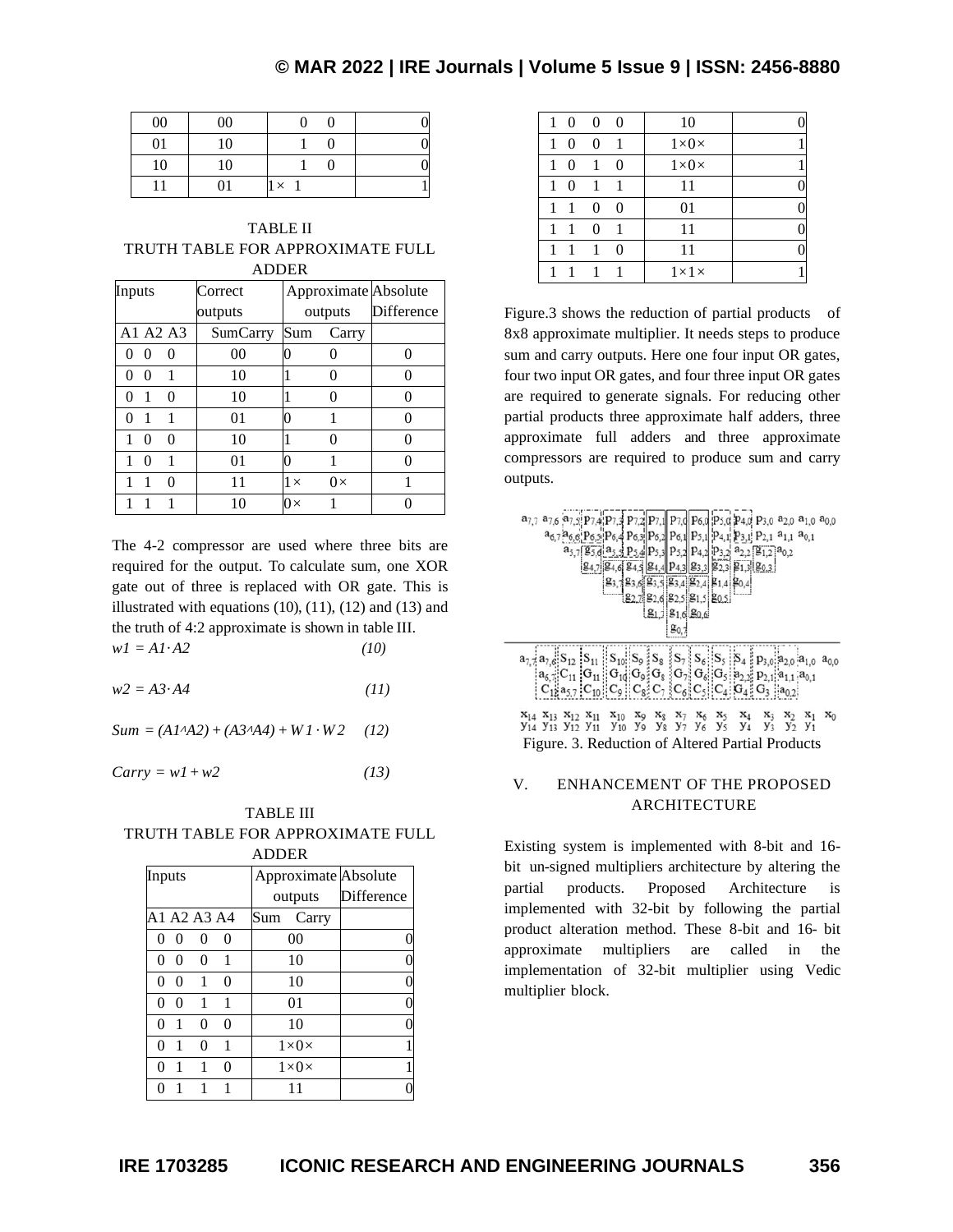# **© MAR 2022 | IRE Journals | Volume 5 Issue 9 | ISSN: 2456-8880**



Fig. 4. 32-bit Vedic Multiplier





#### VI. RESULTS AND DISCUSSION

The 32-bit approximate multiplier is designed using 4  $16 \times 16$  approximate multipliers and this multiplier is implemented using Verilog code. Both synthesis and simulation are also done using Xilinx ISE Design Suit 14.7. During synthesis and simulation delay and device utilization summary is calculated which is listed in the table below IV. Area is calculated in the form of number of LUTs used. Error distance and mean relative error is calculated. Implemented 32-bit approximate multiplier is used in an image processing application. The algorithm 32-bit multiplier is coded and implemented in MATLAB. Some random image is processed to compare the accurate and approximate images. The results are shown in Image 1 and image 2 as shown in Figure.6.





Image 1

Image 2

Figure. 6. Random Image Processed to Compare the Accurate (Image 1) and Approximate (Image 2) multiplier Images

| <b>TABLE IV</b>            |  |  |  |  |
|----------------------------|--|--|--|--|
| PARAMETRS FOR ACCURATE AND |  |  |  |  |
| APPROXIMATE MULTIPLIERS    |  |  |  |  |

| Parameter    | Accurate   | Approximate |
|--------------|------------|-------------|
|              | Multiplier | Multiplier  |
| Delay(ns)    | 17.461ns   | $12.01$ ns  |
| No. of Slice | 1883       | 1626        |
| <b>LUTs</b>  |            |             |
| <b>MRE</b>   |            | 0.000082    |
|              |            | 0.000006    |

## **CONCLUSION**

From the results it is analyzed that approximate multiplier achieves significant reduction in area and delay compared with exact designs. Results shows that the approximate multiplier has less delay compared to accurate multiplier. The proposed approximate multiplier designs can be used in applications where output quality loss is minimum while saving notable area. Proposed approximate multipliers are use in multimedia applications like image processing

#### **REFERENCES**

- [1] G. Zervakis, K. Tsoumanis, S. Xydis, D. Soudris, and K. Pekmestzi, D*esign-efcient approximate multiplication circuits through partial product perforation*, IEEE Trans. Very Large Scale Integr. (VLSI) Syst., vol. 24, no. 10, pp. 3105 - 3117, Oct. 2016.
- [2] V. Gupta, D. Mohapatra, A. Raghunathan, and K. Roy, *Low-power digital signal processing using approximate adders*, IEEE Trans. Comput.Aided Design Integr. Circuits Syst., vol. 32, no. 1, pp. 124 - 137, Jan. 2013.